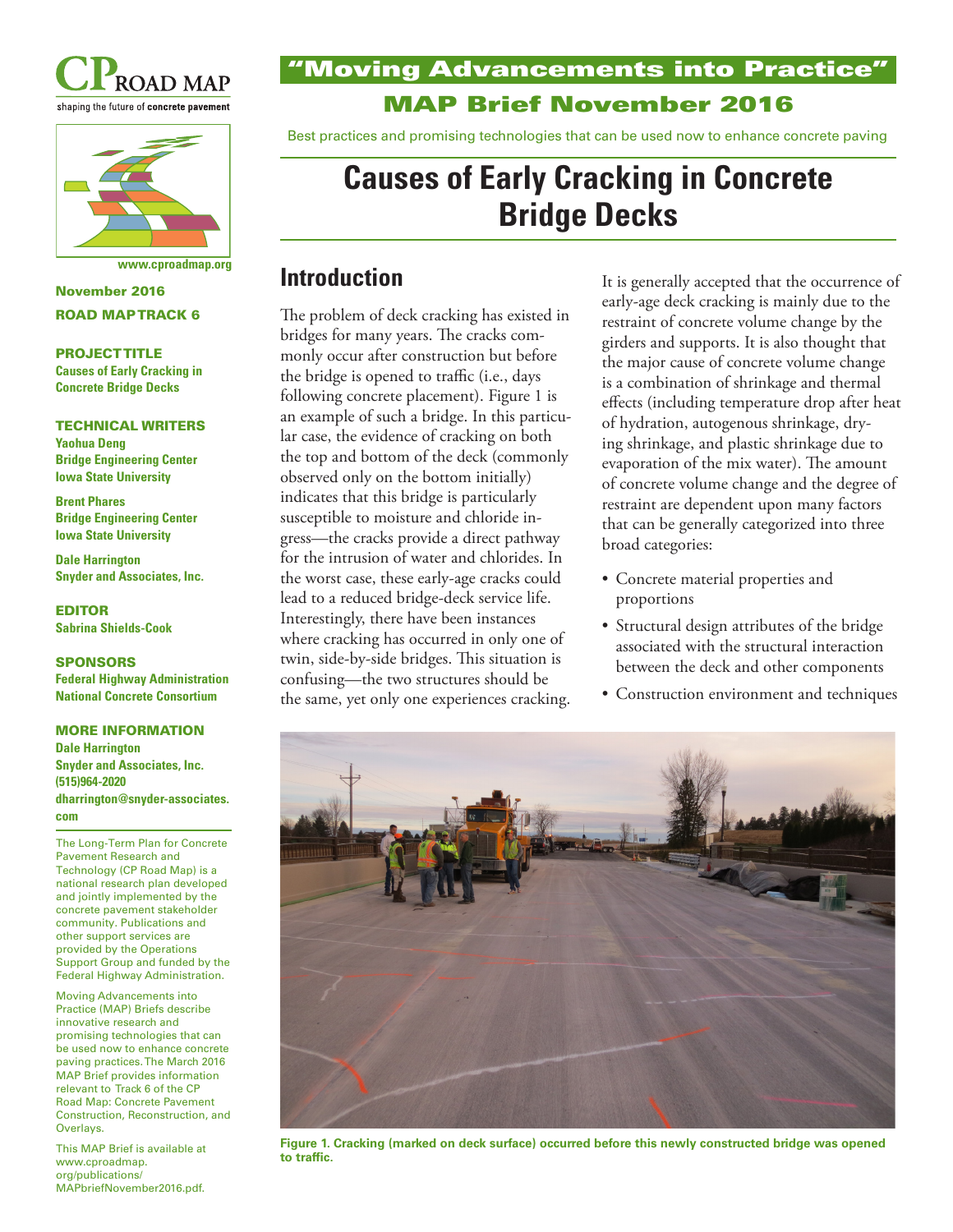Because the number of factors is large and the cracking mechanisms related to different factors are complex and highly interactive, it is not easy to conclusively identify the relationships between the factors and the development of deck cracks. In fact, analysis of the causes of deck cracking, taking into account only one or some of these factors, has led to somewhat biased opinions. Any attempt to understand the interaction between factors must include a systematic statistical analysis of the actual correlations between the degree of deck cracking and the magnitudes/characteristics of all the important factors. Only in this way can the interactive effects due to different factors be identified.

### **Material, Structural, and Construction Conditions**

A review of available information reveals the potentially important material, structural, and construction conditions/factors that may either increase or reduce the amount of cracking in bridge decks. The factors are summarized in Tables 1 through 3 with brief descriptions as to how they can positively or negatively affect the degree of deck cracking.

#### **Table 1. Relationships of material properties/proportions and concrete deck cracking**

| <b>Concrete Deck Material/Mixture</b><br><b>Factors</b> | <b>Effects on Concrete Deck Cracking</b>                                                                                                                                                                                                                                                                                                                                                                                                                                                                                                                                                                                                                                                                                                                                                                                                                                                                                           |
|---------------------------------------------------------|------------------------------------------------------------------------------------------------------------------------------------------------------------------------------------------------------------------------------------------------------------------------------------------------------------------------------------------------------------------------------------------------------------------------------------------------------------------------------------------------------------------------------------------------------------------------------------------------------------------------------------------------------------------------------------------------------------------------------------------------------------------------------------------------------------------------------------------------------------------------------------------------------------------------------------|
| Cement type, content, and proportion                    | • Thermal shrinkage (hydration) and dry shrinkage (water loss) are influenced by the type of<br>cement.                                                                                                                                                                                                                                                                                                                                                                                                                                                                                                                                                                                                                                                                                                                                                                                                                            |
|                                                         | • Type II cements help reduce thermal stresses and thus cracking.                                                                                                                                                                                                                                                                                                                                                                                                                                                                                                                                                                                                                                                                                                                                                                                                                                                                  |
|                                                         | • Type-K shrinkage-compensating cement is associated with less shrinkage cracking. Type-K<br>cement develops expansive characteristics in the concrete that, when properly restrained<br>from expansion, develop compressive stresses. The tensile stresses due to dry shrinkage<br>and other factors have to overcome the compressive stress and tensile strength of the<br>concrete before cracks can form.                                                                                                                                                                                                                                                                                                                                                                                                                                                                                                                      |
|                                                         | • Supplementary cementitious materials such as fly ash, slag, and natural pozzolans reduce<br>the rate of hydration of the cement paste, decreasing the set time, temperature rise, and<br>early strength development and thus the potential for thermal cracking.                                                                                                                                                                                                                                                                                                                                                                                                                                                                                                                                                                                                                                                                 |
| Aggregate contents/type                                 | • Aggregate content (type, size, volume, and gradation) has an effect on shrinkage and<br>absorption of the concrete. Low shrinkage aggregates with high aggregate-to-paste ratio<br>and low coefficient of thermal expansion can reduce cracking.                                                                                                                                                                                                                                                                                                                                                                                                                                                                                                                                                                                                                                                                                 |
|                                                         | • Internal curing-the process of replacing approximately 30% of the volume of fine<br>aggregate with water-filled lightweight aggregate-is a relatively new practice that<br>improves concrete's overall performance. The pre-wetted aggregate increases the amount<br>of water available for cement hydration without affecting the water-to-cement ratio and<br>disperses the curing water throughout the depth of the concrete, thus increasing the<br>reaction of the cementitious materials over time. Internal curing will measurably reduce<br>autogenous shrinkage cracking, reduce plastic shrinkage cracking, and by increasing the<br>extent of the hydration reaction reduce fluid transport. Internal curing has primarily been<br>used in bridge decks in Illinois, Indiana (8), Iowa, New York (9), and Utah (10). For detailed<br>information about internal curing, see the December 2015 MAP Brief (Weiss 2015). |
| Air content                                             | Increasing the air content (especially >6%) decreases dry shrinkage of concrete and thus<br>lowers the potential for cracking.                                                                                                                                                                                                                                                                                                                                                                                                                                                                                                                                                                                                                                                                                                                                                                                                     |
| Other admixtures                                        | • Water reducers reduce the amount of water needed for a workable mix and can thus<br>reduce drying shrinkage.                                                                                                                                                                                                                                                                                                                                                                                                                                                                                                                                                                                                                                                                                                                                                                                                                     |
|                                                         | • Shrinkage-reducing admixtures reduce dry shrinkage (but can have the side effect of<br>reducing the efficiency of some air-entraining admixtures and may cause some scaling<br>after several freeze-thaw cycles).                                                                                                                                                                                                                                                                                                                                                                                                                                                                                                                                                                                                                                                                                                                |
|                                                         | • Retarding admixtures delay hydration and thus the potential for dry shrinkage cracks (but<br>may be a disadvantage in cold-weather projects).                                                                                                                                                                                                                                                                                                                                                                                                                                                                                                                                                                                                                                                                                                                                                                                    |
| Concrete slump/water content                            | • Higher concrete slump is associated with increased cracking because it is related to<br>increased concrete settlement over steel rebar.                                                                                                                                                                                                                                                                                                                                                                                                                                                                                                                                                                                                                                                                                                                                                                                          |
|                                                         | Low water-to-cement ratio is associated with reduced cracking because it helps reduce<br>volume change and concrete shrinkage.                                                                                                                                                                                                                                                                                                                                                                                                                                                                                                                                                                                                                                                                                                                                                                                                     |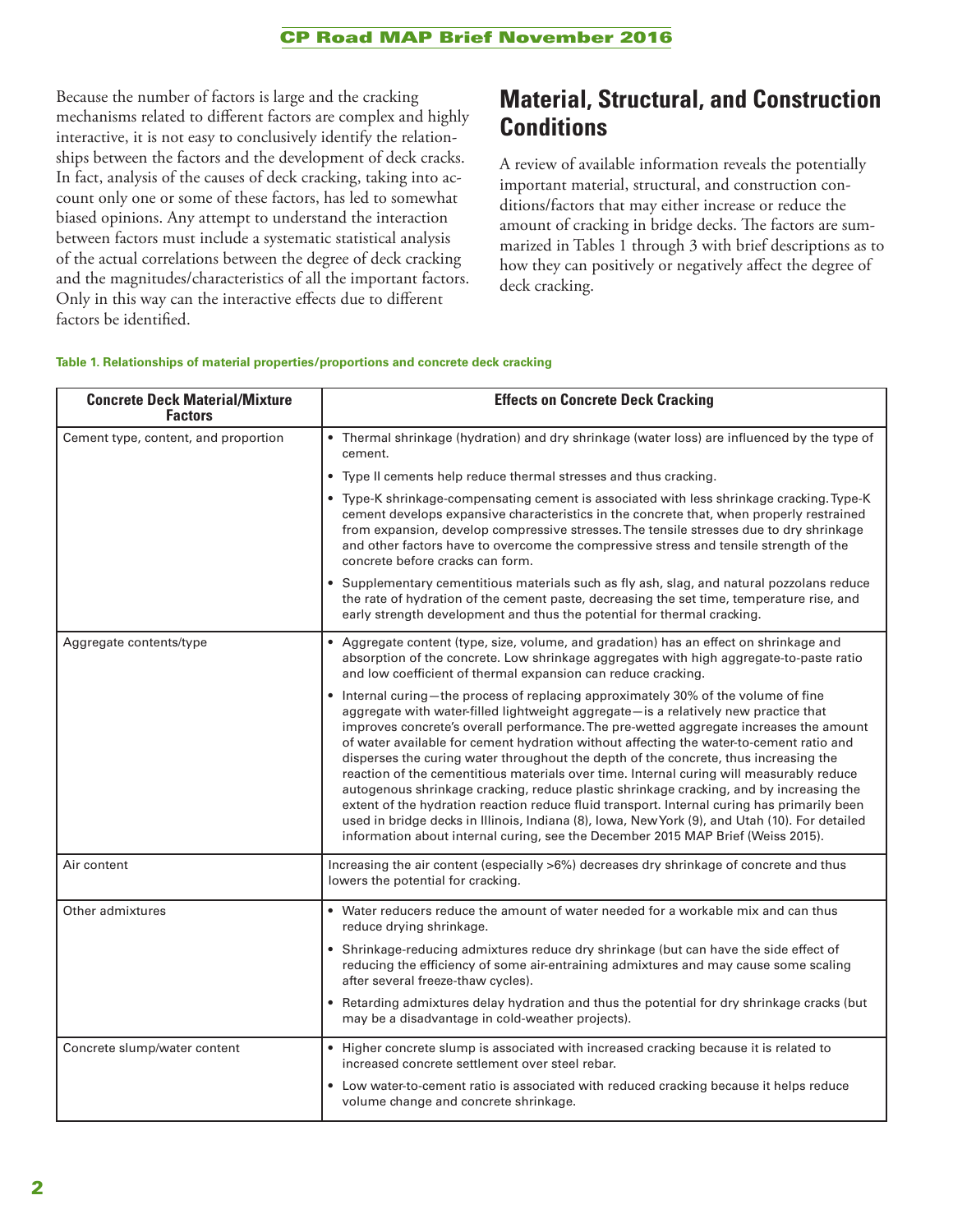### CP Road MAP Brief November 2016

#### **Table 2. Relationships of structural design attributes with concrete deck cracking**

| <b>Structural Factors</b> | <b>Effects on Concrete Deck Cracking</b>                                                                                                                                                                                                |
|---------------------------|-----------------------------------------------------------------------------------------------------------------------------------------------------------------------------------------------------------------------------------------|
| Concrete strength         | • High strength concrete has an increased stiffness, which promotes crack development.<br>Concrete strengths should not be allowed to be excessively high.                                                                              |
|                           | • Modulus of elasticity (Ec) increases faster than strength for the first 3 to 5 hrs after initial<br>set, potentially leading to cracking. The modulus can be lowered using lower Ec aggregate<br>with reasonable compressed strength. |
| Span type                 | Interior spans are associated with increased restraint, and thus increased cracking, compared<br>to end spans, due to the restraint provided by the intermediate supports.                                                              |
| Girder type               | • Curved girders and slab bridge decks are related to increased cracking compared to slabs<br>on stringer girders.                                                                                                                      |
|                           | • Simply supported girders impose less restraint on the deck than multi-span continuous<br>composite large steel girders.                                                                                                               |
| End restraint condition   | • Fixed-ended conditions (e.g., integral abutments) and unintended boundary restraints are<br>associated with increased cracking.                                                                                                       |
|                           | • Simply-supported conditions are associated with reduced cracking.                                                                                                                                                                     |
| Top transverse bars       | Large size bars are associated with increased cracking due to the bars' higher relative<br>stiffness.                                                                                                                                   |
| Girder depth/spacing      | • High relative girder-to-deck stiffness is associated with increased cracking                                                                                                                                                          |
|                           | • Wide flanges and composite steel plate girders may be associated with restraint-induced<br>cracking.                                                                                                                                  |
| Cross-frame location      | Stress concentrations between cross-frames and steel girders are associated with increased<br>deck cracking.                                                                                                                            |
| <b>Expansion joints</b>   | Expansion joints accomodate concrete movement, reducing the potential for cracking.                                                                                                                                                     |
| Reinforcement mesh        | Non-uniform distribution of reinforcement and improper reinforcing bar sizes and spacing<br>are associated with increased cracking due to changing stiffnesses.                                                                         |
| Concrete cover            | Higher concrete cover causes more cracks and larger crack widths for reasons that aren't fully<br>understood.                                                                                                                           |

#### **Table 3. Relationships of construction environment/techniques with concrete deck cracking**

| <b>Construction Factors</b> | <b>Effects on Concrete Deck Cracking</b>                                                                                                                                                                                                                                                                                       |
|-----------------------------|--------------------------------------------------------------------------------------------------------------------------------------------------------------------------------------------------------------------------------------------------------------------------------------------------------------------------------|
| Ambient conditions          | The rate of evaporation, initial hydration temperatures, and long-term thermal stresses<br>developed at early age in the deck are affected by weather conditions. Ambient conditions<br>for the duration of concrete placement should be such that drastic temperature variations<br>are not permitted; follow specifications. |
| <b>Mechanical vibration</b> | Mechanically vibrating the concrete consolidates it and closes plastic cracks.                                                                                                                                                                                                                                                 |
| Concrete finish             | Early finishing reduces the amount and widths of cracks.                                                                                                                                                                                                                                                                       |
| Curing                      | Early curing and moist curing for more than seven days enhance concrete's durability and<br>strength and help maintain proper moisture content in early-age concrete, which helps<br>control dry shrinkage cracking.                                                                                                           |
| Placement time period       | Increased placement time period can result in more cracks due to differential development of<br>strength and stiffness.                                                                                                                                                                                                        |
| Wind speed                  | Influences water evaporation and thermal stresses.                                                                                                                                                                                                                                                                             |
| Construction sequence       | Where feasible the deck should be poured at one time. If the deck is too big to allow for<br>timely placement of the entire deck, the deck should be placed in stages with proper<br>consideration to flexural stresses resulting from non-uniform dead loads.                                                                 |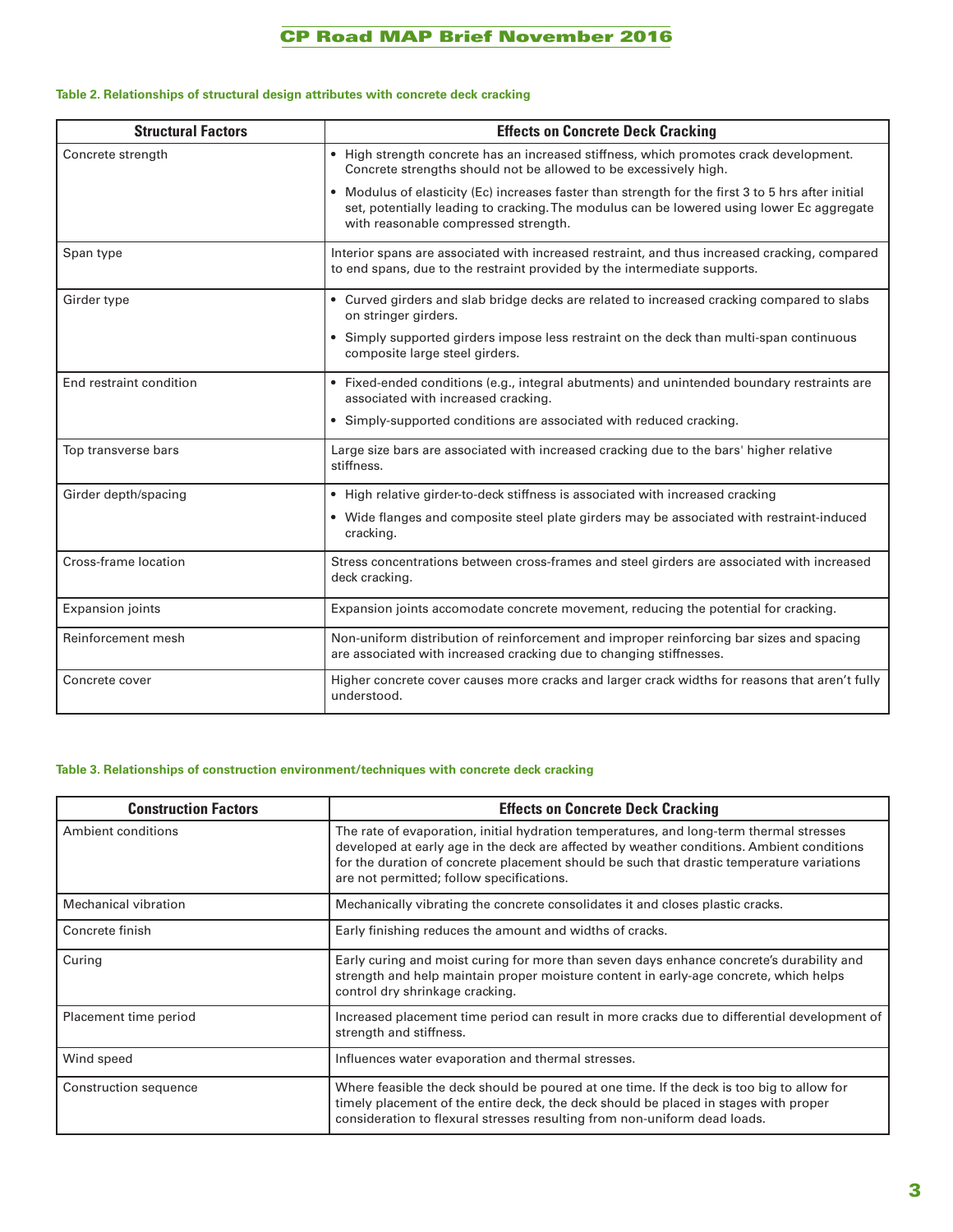#### CP Road MAP Brief November 2016

With the above factors in mind and with the goal of understanding the degree and characteristics causing deck cracking, a study was initiated by the authors, during which 22 bridges constructed in the past five years were inspected and the deck cracks of those bridges mapped and analyzed. A typical crack distribution in a bridge with cracks and leaching is shown in Figures 2 and 3. Commonly observed crack characteristics can be best summarized as follows:

- Cracks are mostly perpendicular to the girders irrespective of the bridge skew. However, diagonal cracks are also sometimes present but tend to be restricted to the bridge ends.
- Cracks exist in both steel girder bridges and prestressed concrete girder bridges.
- Cracks are most commonly found near the pier location.
- Cracks are commonly spaced at 3-8 ft.
- Crack leaching indicates the cracks are full depth.

A factor termed the "crack rate"—defined as ten times the cracking divided by the bridge width—was established following the 22 bridge inspections mentioned above to conduct a statistical analysis of the factors most likely to result in cracking. After the information on the structural, construction, and material factors were collected for the different bridges, correlations between the various factors and crack rates were studied. Although very preliminary (and the scope of the study has been since expanded as a result), it has been observed that, independent of other variables, the cement content is positively correlated with the crack rate while the fly ash content is negatively correlated with the crack rate, as shown in Figure 4.

As a part of the same study, a pre-stressed concrete bridge recently constructed in Louisa County, Iowa, used a bond breaker in the south span of the bridge in an attempt to minimize crack development in that region. Only one span of the bridge had the bond breaker to allow for the influence of this detail to be directly compared to areas within the same bridge that did not have the bond breaker. In this trial, an 8-in. smooth finish region was created at the edges of the top flanges, as shown in Figure 5, where a bond breaker substance is applied. The bond breaker material can either be something similar to tar paper or a painted-on substance.



**Figure 2. Sketch of typical crack locations and numbers**



**Figure 3. Bottom of deck cracking**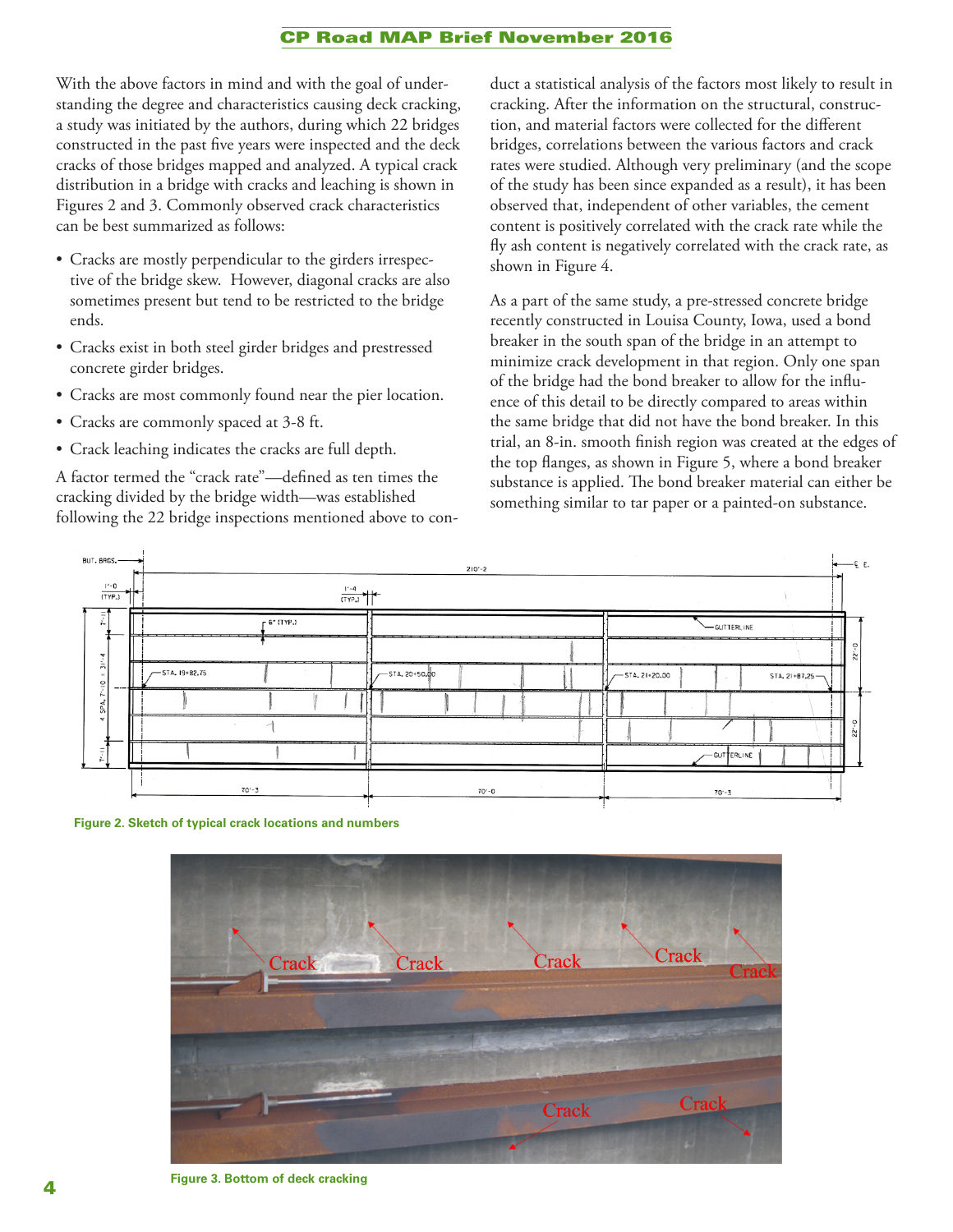#### CP Road MAP Brief November 2016



**Figure 4. Relationship between cement content and crack rate (top) and relationship between fly ash content and crack rate (bottom)**



**Figure 5. Bond breaker region**